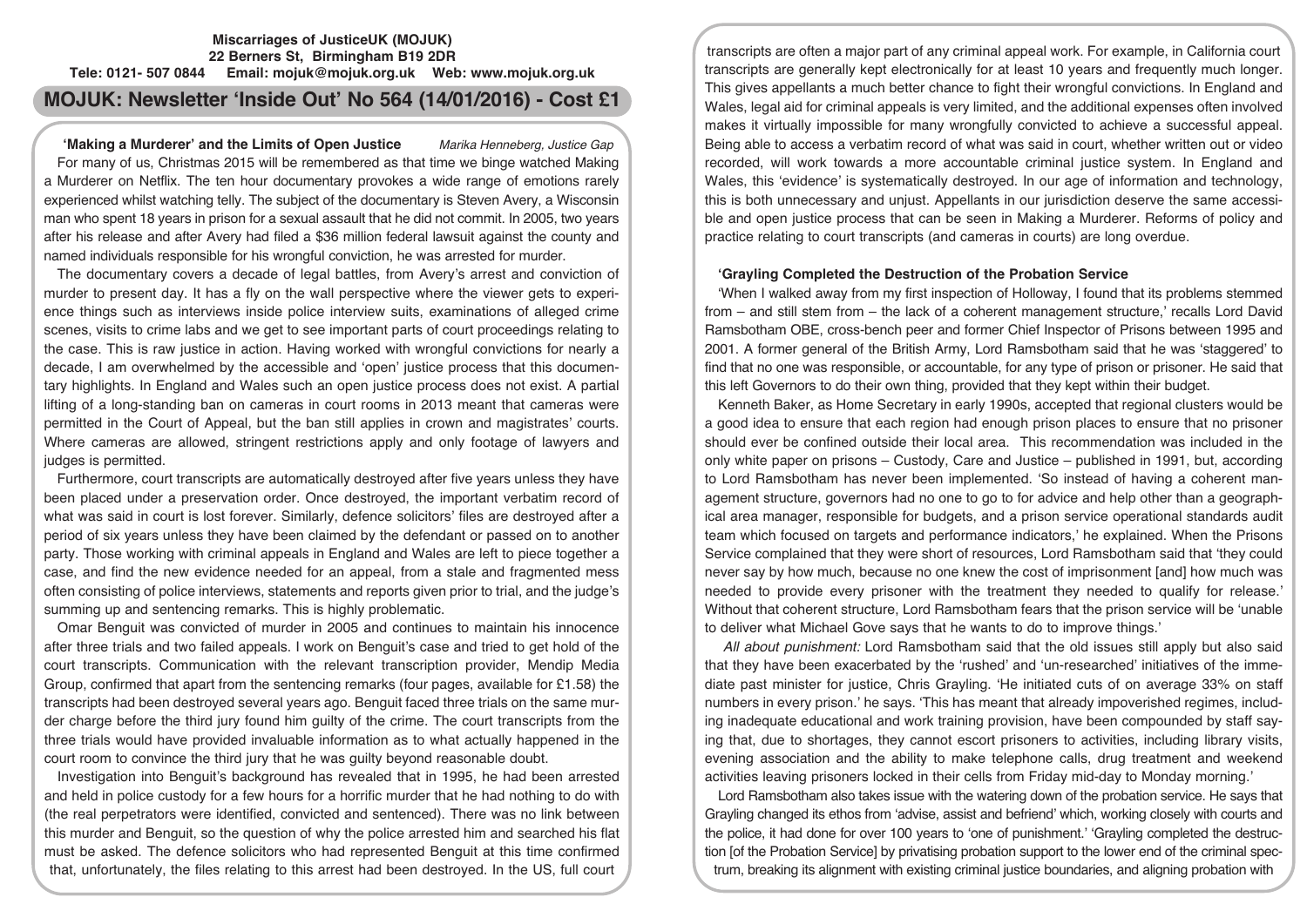the Department of Work and Pensions boundaries, and making Community Rehabilitation Companies, paid by results, responsible for planning and organising rehabilitation from prisons.'

The Home Office is incapable of managing immigration: According to Lord Ramsbotham, who had oversight of detention centres during his time as prisons inspector, there are two main things wrong with immigration centres. Firstly, they were not intended for long stays, merely to hold people while problems with identification or nationality were resolved. As a result they lack sufficient facilities to occupy everyone by day. Secondly, they are often used to house people who should not be there, namely prisoners, sentenced to be deported, who have completed their prison sentence and then been sent to a detention centre for their deportation to be actioned. 'Practically the Home Office is incapable of managing immigration. Its case workers are inadequate – witness the fact that 60% of appeals are based on faulty case work – there is a massive millstone of over 600,000 unresolved cases before they even get to today's work, and it suffers from what the Independent Asylum Commission characterised as a culture of disbelief.' The peer argues that 'the whole immigration system is in need of overhaul'. Alongside other peers, he will be pushing the issue of time-limiting detention during the passage of the Immigration Bill.

Lord Ramsbotham is the chair of the Koestler Trust, a charity which helps detainees to express themselves creatively. 'To me the most depressing statistics regarding prisoners are the numbers who either truanted or were evicted from school, and the numbers who can neither read nor write,' he says. 'That is an indictment of our educational system, but it is also an opportunity for the state to rectify when someone is received into either prison or probation. Education is important because, without the basics, no one can really look after themselves, let alone anyone else, and every single job training course demands at least a basic level of education.' There are many studies which suggest that literacy increases self-esteem. Lord Ramsbotham argues that prisons should test everyone when they enter and when they leave, and be judged on the numbers who still can't read when they leave. 'Education is the bed-rock on which all rehabilitation programmes can be built, and so, if rehabilitation really is the aim, every prisoner should be educated to the level required to take part in more job-orientated training.'

# **Breivik Case Against Norway Over Prison Conditions to Be Heard in Jail**

Mass murderer Anders Behring Breivik's court case against the Norwegian state over his prison conditions, which he likens to torture, will take place in the jail where he is being held, a court has ruled. Breivik killed 77 people in a bombing and shooting assault in 2011 because he was opposed to Norway's multiculturalism. He has complained repeatedly about being held in isolation, which he argues is a violation of his human rights. His court case had previously been scheduled to take place from 15 to 18 March, but the question of where the case would be heard had yet to be determined, given the security problems posed by moving Breivik from the prison.

The state had proposed holding the trial in prison, and Breivik's lawyer agreed to the idea. "Practical considerations and security issues justify that the case be heard at the Skien prison [about 62 miles south-west of Oslo]," the Oslo district court ruled on Monday. The prison conditions could be more closely studied on site, it added. On 22 July 2011, Breivik killed eight people in a bomb attack outside a government building in Olso and later murdered 69 people, most of them teenagers, when he opened fire at a Labour Youth camp on the island of Utøya. Breivik, 36, was handed a 21-year prison sentence in August 2012, which can be extended if he is still considered a danger to society. In a report published in November, Norway's parliamentary

# ombudsman said Breivik's solitary confinement risks turning into "inhumane treatment". **HMP Low Newton Criticised Over Number of Inmates with Mental Health Issues**

*Newcastle Chronicle:* A County Durham women's prison has been criticised for the second time in 12 months over the number of inmates with mental health issues serving jail time. HMP Low Newton was described as having 'among the most complex' prison populations in the country by Nick Hardwick, chief inspector of prisons, last year. Mr Hardwick raised concerns about some inmates in custody for their own safety and said it was inappropriate. Now, his concerns have been echoed by the jail's Independent Monitoring Board in its annual report and board members have referred their concerns to prisons minister, Andrew Selous. The report on the jail for 2014 to 2015 said: "There are the continuing issues regarding the number of prisoners who are detained and are suffering from mental health problems. "Although the healthcare unit refers prisoners for assessment with a view to their transfer to hospital accommodation the board must question whether these women should have been detained in prison in the first instance and whether prison is the correct location for these women."

The report on the jail, which is home to notorious killer Rosemary West, released by the IMB said there were problems with drugs and a small number of legal highs but did not identify specific incidents. Following a new law anyone involved in smuggling drugs, or other banned items, into the prison system now faces up to two years behind bars. However, concerns have been raised about the arrival time of new inmates to the jail, and the self harm among inmates.

The report said: "The board feels that prisoners are kept in a safe and supportive environment. During visits board members regularly note that there is a good atmosphere within the establishment." The report added there are 'robust' processes in place to help identify and monitor inmates at risk of self-harming. The IMB also said more care should be taken over logging, and returning, prisoners' property. However, food standards, staff enthusiasm and learning at the jail were all praised. The Ministry of Justice has defended the jail and said it works closely with the NHS to ensure inmates are kept safe and have the support needed. A Government spokesman said: "Mental health in custody is taken extremely seriously and the prison service and NHS work very closely to keep prisoners safe. "Progress has been made in the past five years and we work hard to make sure all prisoners with mental health problems have the support they need."

#### **More Lawyers to Review 'Unduly Lenient' Sentences After Complaints Soar**

*Owen Bowcott, Guardian:* More lawyers are to be recruited to a scheme that reviews "unduly lenient" sentences after a sharp rise in the number of complaints about judges' decisions on jail terms. The attorney general, Jeremy Wright QC, is to announce on Wednesday an extension of the legal programme that allows prosecutors to review cases on behalf of the government. The number of sentences considered by his office under the unduly lenient sentence (ULS) scheme soared by 97% between 2010 and 2014, from 342 cases to 674. For a sentence to be reviewed, the attorney general's office must receive a complaint from at least one member of the public. Not every submission results in a referral, but between 2010 and 2014 the number of cases the attorney general's office sent to the court of appeal rose by 35%, from 90 to 122.

Complaints can only be made about crown court sentences imposed for particular types of crime, including murder, rape, robbery, child sex crimes, fraud, drug offences and those committed because of the victim's race or religion. They must be lodged within 28 days of sentencing. Legal reviews are currently conducted by a small number of highly qualified barristers, known as treasury counsel. But other senior lawyers – those classed as grade four prosecution advocates by the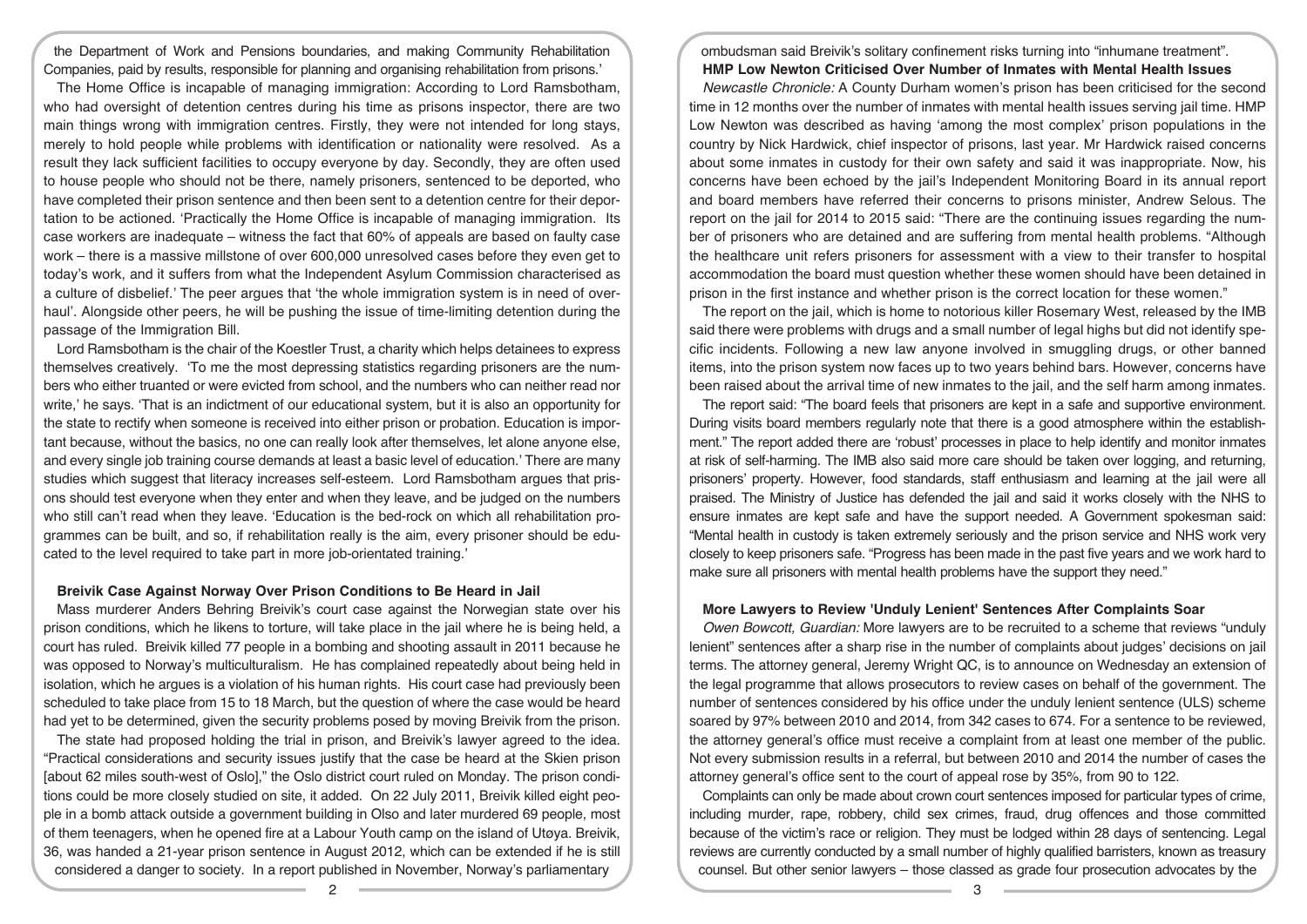Crown Prosecution Service – will now be recruited to the ULS scheme for a six-month pilot period.

At last year's general election, the Conservative party manifesto included a pledge to widen the scope of powers to refer sentences, in order to include less serious offences. The attorney general said: "It's vital that the public are able to legally challenge custodial sentences and to make sure offences are being properly punished. This trial extension is a great opportunity for experienced lawyers to develop their skills further while preserving the continued effective operation of the ULS scheme. With the number of referrals increasing, it is right that we look at ways to widen the approach." Wright and the solicitor general, Robert Buckland QC, appear in many of the court of appeal sentencing cases. In some cases, prison terms are significantly extended. In one recent case, a sentence for rape was increased from five and a half years to 12 years in prison. In 2014, it has been calculated, more than 100 years of additional jail time was added to sentences reviewed under the ULS scheme. The prison population in England and Wales is currently more than 85,000.

Responding to statistics on ULS cases, the president of the Queen's bench division, Sir Brian Leveson, said: "The number of sentences found to be unduly lenient following consideration by the attorney general or solicitor general continues to be low. In 2013 and 2014, only 166 offenders had their sentence increased, a very small fraction of the many thousands of offenders sentenced for relevant offences in the crown court that year. Sentencing is a complex process where the judge must take into account a number of factors in reaching a balanced decision. In order to maintain public confidence in sentencing, it is important that any member of the public may request a review by the attorney general of a sentence imposed in the crown court."

### **Danny Major: 'If I Return to Policing. I'm Not Sure I'd Trust West Yorkshire Police**

Danny Major always wanted to be a police officer – just like his father Eric. 'Dad was a police officer for 32 years,' Major says. 'Like any child, you see what your parents are doing and you want to be like them.' PC Danny Major's six-year career in the force came to an end in 2006 when he was found guilty of assaulting a drunken teenager in custody, sacked and jailed. Major, who was a uniformed patrol police officer in Leeds, has always denied any involvement in the assault that left a drunken 18-year old badly beaten one night in September 2003. The week before Christmas a report arrived at West Yorkshire Police which, the family hopes, will finally clear Danny's name. They also believe it will expose a shocking cover-up. Almost three years have passed since the neighbouring force, Greater Manchester Police began its investigation -Operation Lamp – into what happened that night. It was tasked with looking into an 'alleged conspiracy to pervert the course of justice' by the officers who gave evidence against Major.

West Yorkshire's Police and Crime Commissioner, Mark Burns-Williamson commissioned the review. In a statement issued to www.thejusticegap.com, Burns-Williamson acknowledged how difficult it had been for the Major family. 'I know they are frustrated at the length of time it has taken to compile this report but it was vital that the investigating team left no stone unturned,' he said. Burns-Williamson said he would take some time to review the report. But he went on to say: 'The evidence supports the premise that there may have been a miscarriage of justice and that there is sufficient "fresh evidence" to support the case being referred back to the Criminal Case Review Commission.'

This miscarriage of justice watchdog has confirmed it has received a copy of the report. The investigation raises a serious question over the competence of a review by the CCRC which refused to

refer the case back to the Court of Appeal. In May 2014, BBC Radio 4's File on Four asked the CCRC's chair Richard Foster why the body had not commissioned a police force to investigate the powers. 'I stand by that judgement and if that investigation turns up anything new and it's put to us, we would of course look at it,' Foster said. 'This is obviously an important development in this long running case which has previously been looked into by a number of agencies,' Burns-Williamson said. 'It is important that no one now rushes to judgement and that any legal proceedings resulting from this be allowed to run their course.' Danny Major spoke to the Justice Gap the week before the Operation Lamp report was sent to West Yorkshire police. As for the future, Major hopes to go back to the old job. 'I would certainly return to policing,' he says. 'I'm not sure whether I would trust West Yorkshire police as an employer given what they have done to me already.'

An unorganized rabble: PC Danny Major arrested the 18-year old Sean Rimmington following a fracas in the early hours at Millgarth police station in Leeds. During attempts to make the arrest, Rimmington punched Major twice in the face and, it was claimed, the officer lost his temper. Danny Major was found guilty in 2006, a first trial collapsed when the jury failed to reach a verdict. He was convicted of assault relating to punches thrown outside the Bridewell custody suite, as well as an assault in the police cell. He was sentenced to 15 months in prison, and served four. Major says the experience had been devastating for him and his family. 'It has been all consuming. I still wake up in the night thinking about it. I am very determined to clear my name. I will not ever stop. In fact, everything that I worked so hard for is based upon me clearing my name.' Danny Major has always claimed that he was the innocent victim of a major cover-up. 'I can take one corrupt police officer – you expect good and bad anywhere – but not a corrupt police force,' his mother Bernadette told me.

At the trial, Judge Roger Scott called the Leeds police were a 'shambles' and said that the station was 'not fit for purpose'. 'We saw an unorganised, unsupervised rabble. In my view, it requires further investigation and possible charges against a large number of officers.' Despite everything, Major was confident that Greater Manchester Police would deliver. He reckons that he was 'eliminated from inquiries' as a suspect as long as two and a half year ago. 'A lot of the main players at the top of West Yorkshire Police have gone,' he says. 'There are a lot of people trying to make a name for themselves coming through by taking on their predecessors. It could be a case of oldfashioned patricide.' The fact that such an incident could ever have taken place and gone unrecorded was always astonishing. Despite efforts to get hold of CCTV footage of the Bridewell station on the night, it was only during the course of the last week of the second trial – after the main prosecution witnesses had given evidence – that 13 hours of recording came to light. Major reckons that footage contradicted the evidence of the officer who implicated Major.

'There were so many cameras in the Bridewell,' Danny Major recalls. 'All on the same system but, apparently, none were working. Five tape machines should've been running, but only two tapes were ever seized – all the others were broken or not recording.' According to Major, an alarm would sound when the tapes needed changing. 'It was not possible not to have the tapes recording. The system was set up for that not to happen,' he says. 'It's quite clear what was happening.' What can he remember of the night in question? 'It was all down to laziness, and no particular vice,' he replies. 'The work was way below the standard be expected anywhere, never mind a custody suite. People die in custody suites. Looking back on what was going on, I'm surprised that people were not dying on a weekly basis.' Any why did he end up the fall guy? 'I think when they decided to stitch me up they thought he [Rimmington] was going to die. When it turned out his injuries had not been so severe they had no other option but to run with it.'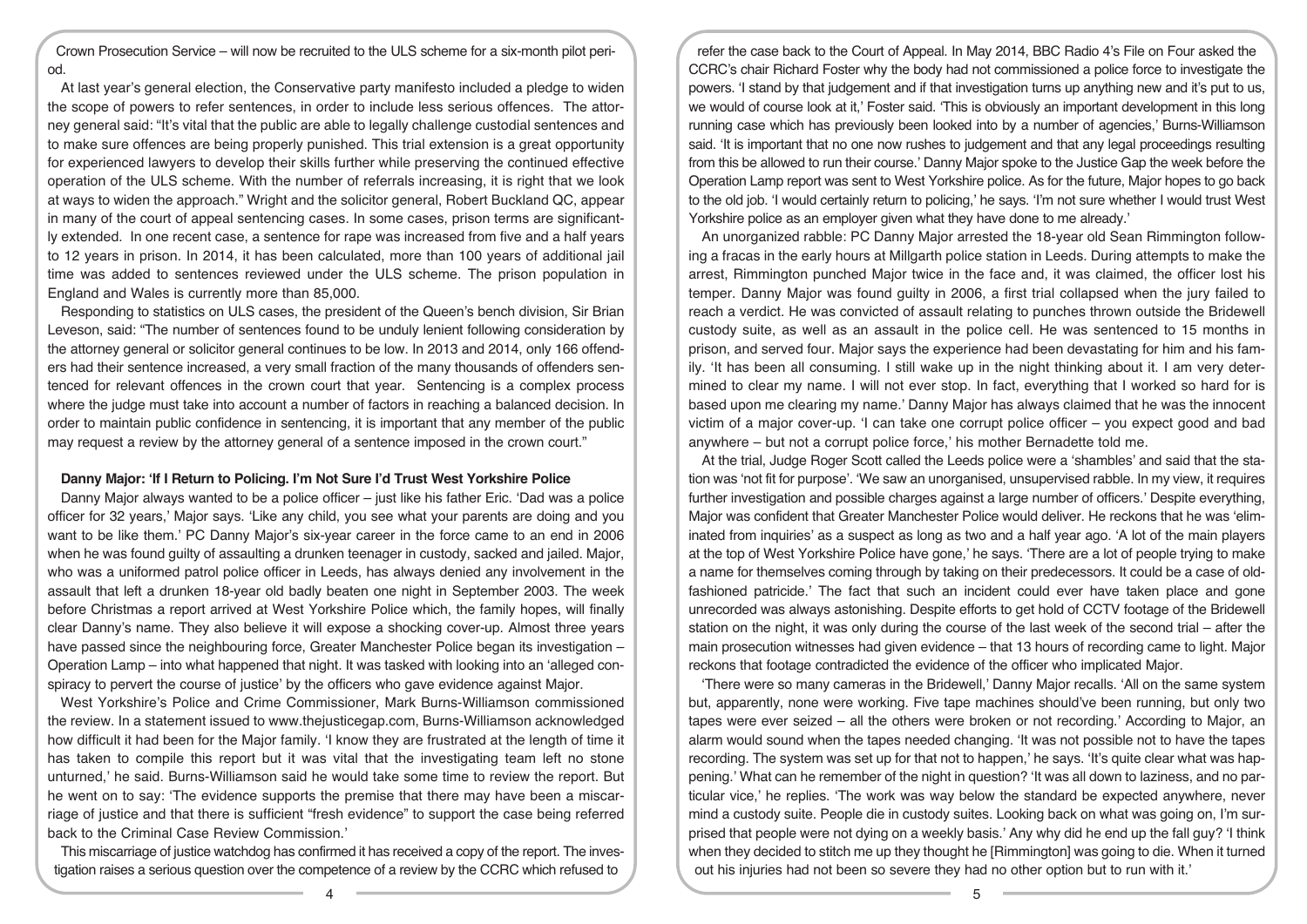'I wanted to do my bit' Major, who has a degree in microbiology from Huddersfield University, had no illusions about the realities of joining the force. He recalls his dad working shifts on Christmas Day. Nor was he oblivious to the dangers of a life in the force. 'Dad was almost killed during the miners' strike.' He was hit by a piece of concrete leaving him with a detached retina, a brain injury and left nearly blind in his left eye. Ironically, his father was briefly a miner before joining the force. So what did it mean to young Danny Major to be a police officer? 'I wanted to do my bit for the community,' he replies. 'I am very proud that my family has been in Yorkshire for centuries. I saw it as only right that I went out and get myself an education and give back to the community.' Major – who is married with two children under the age of three – has been working in a call centre since 2008. Major reckons if he had stayed with the police without progressing he would be on £32,500 a year. 'I am earning just over £19,000,' he says. 'People always say: "You did your four months in prison – and it is done and dusted". But for me, I am still serving a sentence.'

### **Early Day Motion 911: Naloxone Provision to Prisoners on Release**

That this House recognises that the risk of a drug-related death is 7.5 times higher for UK prisoners in the first fortnight following their release; notes that almost all these overdose deaths are potentially preventable with Naloxone; further notes that a significant number of local authorities are still failing to provide access to Naloxone for opiate users in the community, in disregard of World Health Organization and Public Health England (PHE) guidance; further believes the failure to provide Naloxone to prisoners on release to be illustrative of the unintended consequences of localism and fragmented criminal justice and health provision; recommends healthcare provision in all UK prisons should include issue of Naloxone to all on release with a history of opiate use; further believes that NHS England, PHE, the National Offender Management Service, community rehabilitation companies and local authorities should develop a joint strategy and funding arrangements for such provision; and calls on the Government to facilitate and expedite such a strategy to address the current fragmentation of responsibility that is putting lives of vulnerable adults needlessly at risk.

Sponsors: Glindon, Mary / Hopkins, Kelvin / Bottomley, Peter

#### **The Grass is Not Greener?** *Keith Rose, Serving Prisoner*

There are very few charities for prisoners that I would take issue with, but one I've always found to be pretentiously named is 'Fair Trials Abroad'. The very name presupposes that English Justice is somehow fairer than that of countries overseas, whereas the reality is with loss of the right to silence, majority verdicts, trial judges 'summing up', and other factors court verdicts are weighted against the accused. The Birmingham 6, Guildford 4 et al are mute testimony to prejudice in English courts. Conviction rates throughout England are recorded as percentages of cases tried and return average scores in the high eighties or into the nineties in hotspots. A few Crown Courts have a notorious reputation for unusually high conviction rates, Winchester, Truro, Exeter, Guildford, Carlisle etc. are examples where the scales of justice may be out of balance.

However, recently reported in the Economist is a country where the conviction rate averages 99.8%, of which 89% in 2014 were confession based. Disturbingly, one lawyer estimates that at least 1 in 10 of those convictions are based on false confessions extracted under duress. Many of those admitting guilt are plainly innocent and there is an extraordinary lack of protection for suspects held in Japanese interrogation cells. At first glance Japan's criminal justice system is an example to the rest of the world. Crime rates are lower in Japan than most other countries

with a murder rate less than a tenth of that of the United States. Less than one in twenty committing an offence are jailed compared with one in three in the States. Penal emphasis in Japan is on rehabilitation rather than punishment with remarkably low recidivism rates, in part due to reformation methods involving offender's families in rehabilitation. Young Offender Institutions resemble strict boarding schools rather than prisons and courts are reluctant to jail first-time offenders. Incarceration rates are far lower in Japan with 48 per 100,000 jailed compared with 148 per 100,000 in Britain and 698 per 100,000 in the United States.

However, the Japanese system places huge emphasis on confessions which is regarded as the first step towards rehabilitation. Prosecutors regard confessions as paramount and put pressure on police to extract confessions, police methods are often brutal. Growing numbers of forced and false confessions have now come to light. An ordinary suspect may be held for up to 23 days without charge and access to a lawyer in this period is limited. Interrogation sessions can last 8 hours or more and police methods are often brutal; stamping on a suspect's feet, screaming in his ears, sleep depravation, enforced painful physical positions are not uncommon.

Iwao Hakamada spent 46 years on death row before his release in March 2014. It was found that police and prosecutors had fabricated evidence in his murder trial and was stated that he was interrogated for 11 hours a day for 23 days, beaten with nightsticks and pricked with pins when he fell asleep. He confessed. Keiko Aoki spent 20 years in prison after confessing to burning her 11-yearold daughter to death. Her police interrogation was so harsh she confessed after one day. She was released in October 2015 after it was found that the fatal fire was a tragic accident.

With such high profile miscarriages of justice, you may expect the Japanese government to review criminal justice procedures with the abolition of the death penalty but prosecutors are powerful and many regard a not guilty verdict as harmful to their careers. Even an investigation into the conviction of Iwao Hakamada is regarded by reformers as unlikely.

If reform is to come to Japanese criminal justice methods it may come from judges. Japan does not have a jury system, verdicts are delivered by a panel of judges. However, judges only develop consciences as they near retirement with no prospect of further promotion. The judge who freed Iwao Hakamada after his 46 years ordeal unusually accused the authorities of fabricating evidence. Campaigners for reform hope that he might overturn other wrongful convictions. Another judge who later criticised police interrogation techniques was one of the panel which originally sentenced Iwao Hakamada to death.

Notwithstanding Japan's laudable approach to imprisonment of first-time and young offenders Japanese prisons are not a soft touch. Japan has had an appalling record of prisoner treatment engendered during the Second World ltJar with such infamous events such as the Bataan Death march where 10,000 allied prisoners died from starvation and ill-treatment in 1942. Japanese prisons are strikingly clean, quiet and orderly. However, prison reformers surveying the worst of the world's prisons state that Japanese prisons rate among the world's cruelest due to the psychological toll they take on prisoners. Former prisoners describe draconian rules where eye contact with warders is forbidden, or when permitted has to be accompanied by a smiling demeanour. Talking is banned for much of the day, reading is only sometimes allowed.

Compulsory prison work can be soul destroying, folding paper into eights; then unfolding them to begin again. Even standing up can require a guards permission with some prisoners being forced to sit cross-legged for much of the time. Solitary confinement requires sitting facing the door all day long. Death row prisoners have it worst. They wait in solitary confinement, often for many years. They are not told when they will be executed so wake each day not knowing if it will be their last.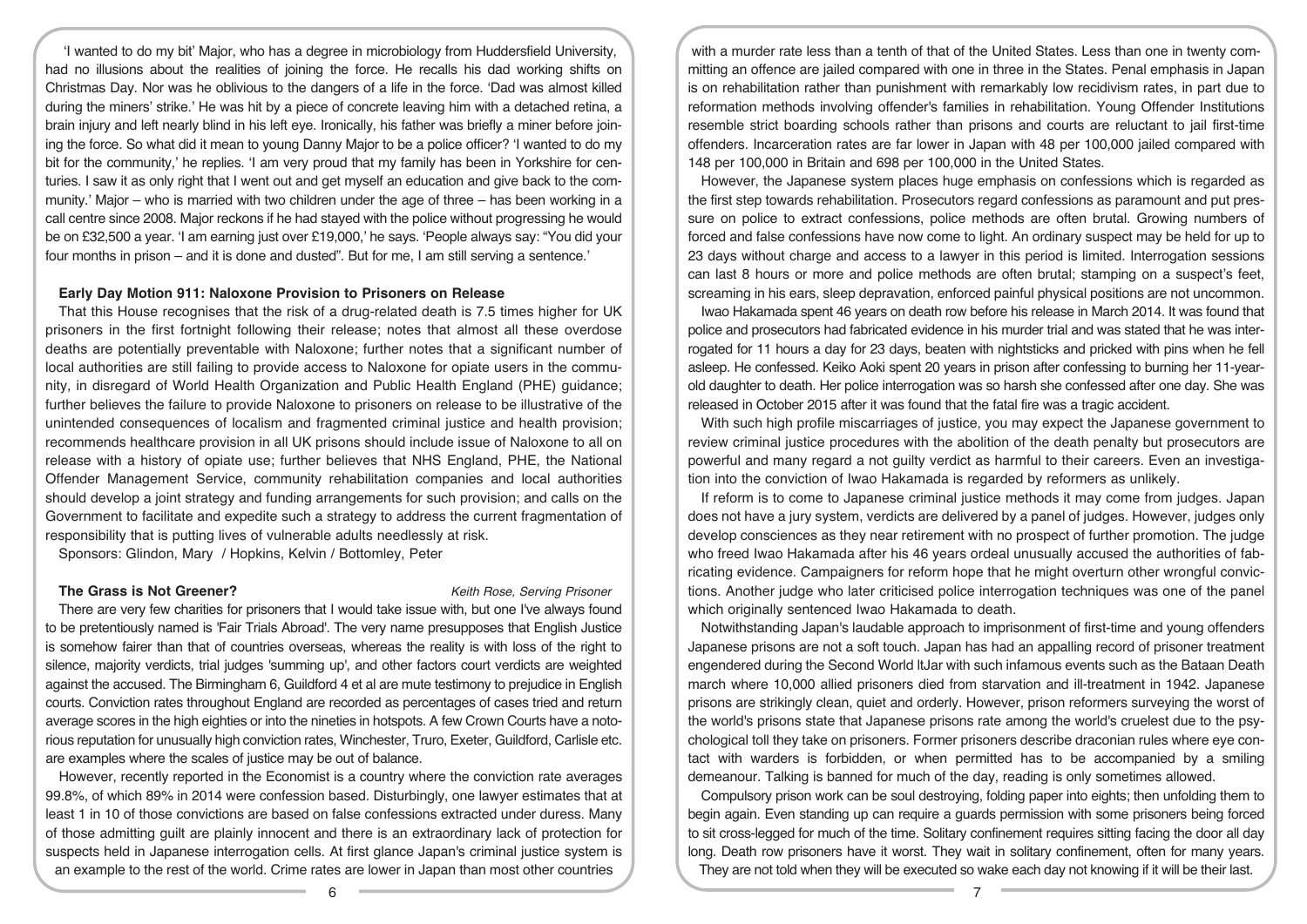Exonerated prisoners like Sakae Menda tell of the dread fear when guards stopped at his cell door each morning. More than half of Japan's current 128 death row inmates are seeking a re-trial.

Criminal justice reform seemed possible in 2009 when the Democratic Party took power with the Justice Ministry suggested filming of suspects' interviews. However, few interviews are recorded from start to finish so there is little to stop police using 'traditional' interrogation methods. In 2012 judicial reform was halted when the conservative Liberal Democratic party returned to power standing firmly behind police and prosecutors. Despite crime rates falling, regimes £or juvenile offenders are proposed to be toughened and executions have increased despite the notable miscarriages of justice. Prosecutors are still not required to disclose all evidence to the defence and most prosecutors have NEVER lost a case. On reflection, given the propensity of British politicians to copy the worst of the world's criminal justice and penal systems, it is probably not advisable to disclose the content of this article to the Ministry of Justice. Keith Rose: A7780AG, HMP Whitemoor, Longhill Road, March, PE15 0PR

**Jeremy Corbyn - Right to Legal Aid is 'Basic Human Right'** Owen Bowcott, Guardian Entitlement to legal aid is a "basic human right", the Labour leader, Jeremy Corbyn, has told a rally aimed at defending public access to justice. In a speech at Conway Hall, central London, Corbyn condemned court closures and the withdrawal of legal aid for employment tribunals, welfare benefit cases and other areas of law. The Labour leader, who used to sit on the justice select committee, said that the number of social welfare cases receiving legal aid support had plummeted from 470,000 in 2010 to only 53,000 cases several years later. "We will support and defend the principle of legal aid," Corbyn said. "Courts and law centres are closing down. The opportunity to be represented at employment tribunals has gone. It's a denial of justice. I would not say that legal aid is an economic benefit, it's a basic human right."

Labour has set up a policy review under the former justice minister Lord Bach to look at ways of restoring legal aid. It is due to hold its first session later this month. Corbyn, who explained that he had had "lots of fun" over the past three days organising a shadow cabinet reshuffle, said he was opposed to US-style justice which produced high re-offending rates. "I think there's good in everybody," he said. "Whatever crime has been committed. You should reach out to support them and [provide] rehabilitation not just punishment." Corbyn praised the radical traditions of the venue in Red Lion Square, to which he said he owed his existence: "My parents met in this very hall. They were at a rally protesting about the fascist invasion of Spain."

The Justice Alliance meeting was also addressed by the director of Liberty, Shami Chakrabarti, who said cuts to legal aid were "deeply ideological and spiteful", and the Labour peer Helena Kennedy who said the UK was witnessing "the destruction of one of the iconic" creations of the Attlee post-war government. It also featured a large puppet of the justice secretary, Michael Gove, carrying a list of what he would scrap in 2016.

In a separate development, lawyers representing some of the 90 firms suing the Legal Aid Agency over their failure to obtain a duty criminal solicitors' contract said disclosure of documents had revealed a basic mathematical error had unfairly robbed one firm, Edward Fail, Bradshaw & Waterson (EFBW), of a legal aid contract. Jamie Potter, a partner at Bindmans and the solicitor representing EFBW, said: "This scheme has been dogged by controversy since first proposed by the former lord chancellor, Chris Grayling. The error in this case may have been small, but its consequences were extremely serious."

Paul Harris, a managing partner of EFBW, said: "The LAA has now admitted a basic tran-

scription error that cost my firm a contract. The number of contracts we are awarded significantly affects the extent to which we are able to continue as a business, including as to the number of staff we can employ. Can the LAA realistically say that such errors have not been made in respect of other bids by us or by other firms? … livelihoods should not be undermined by the typing of a 1 instead of a 2 and firms should not be required to bring legal challenges to uncover such errors."

A Ministry of Justice spokesperson said: "We still have one of the most generous legal aid systems in the world, with £1.6bn spent last year alone. The spending review settlement we have reached with the Treasury for the next five years leaves legal aid almost untouched." The department declined to comment on the dispute over duty solicitor contracts.

### **Hooded Men: Further Delay in Army Torture Allegations Case** *BBC News*

The group known as the 'Hooded Men', who claim they were tortured by the Army in the 1970s, are facing another delay in their court action. The 14 men were arrested at the height of the Troubles under the policy of internment or detention without trial. Surviving members of the group are involved in a judicial review. They are challenging the failure of the police, the secretary of state and the justice minister to investigate allegations that they were tortured.

The Northern Ireland Office has said it needs extra time to examine documents. Six of the 14 men attended the High Court hearing in Belfast on Wednesday, during which the judge agreed to a further delay in the judicial review case. The group later expressed anger and said they believe the government is hoping that they all die before the matter is fully investigated. Outside court, their spokesman Francis McGuigan said four members of the group have already died, one has had a heart attack and another has been diagnosed with dementia. "We have been 45 and a half years waiting to get the full truth out," Mr McGuigan told the BBC. "We've been attending this court for a year now to get this judicial review as to why the Royal Ulster Constabulary or the Police Service of Northern Ireland have refused to investigate our claim of torture. We've already been to the European Court way back in 1976 and 1978 and they still won't release the documents to us to let the truth out, to let the truth be heard." He added: "I think they're actually waiting until we all die off and hope that the case dies, but I'm going to tell them it's not going to stop. If we don't make it, our families will keep pushing it." Their solicitor argued in court that time is of the essence but failed to get a firm date for the full hearing. The case is due to return to court on 6 April.

#### **Kevan Thakrar V Secretary of State for Justice Defendant Claim No: A76YP501**

*"Normally the judgment in such a case would not be put into the public domain either via BAILII or via the Judiciary website. For reasons which will become clear, it appears desirable that the details of the claim and the decision on it, and the reasons for that decision, should be readily available and in the public domain."*

*" I have received submissions from the Government Lawyer's Department on behalf of the Ministry; I regret to say that I have found them of extremely limited assistance because they lacked objective discussion either of the law or of the evidence"* District Judge Hickman

*Judgment:* 1.This is a small claim which by the very sensible agreement of the parties has been dealt with on written representations. Although technically small claims are decided in public (see Practice Direction 27 para 4.1(1)), normally the judgment in such a case would not be put into the public domain either via BAILII or via the Judiciary website. For reasons which will become clear, it appears desirable that the details of the claim and the decision on it, and the reasons for that decision, should be readily available and in the public domain.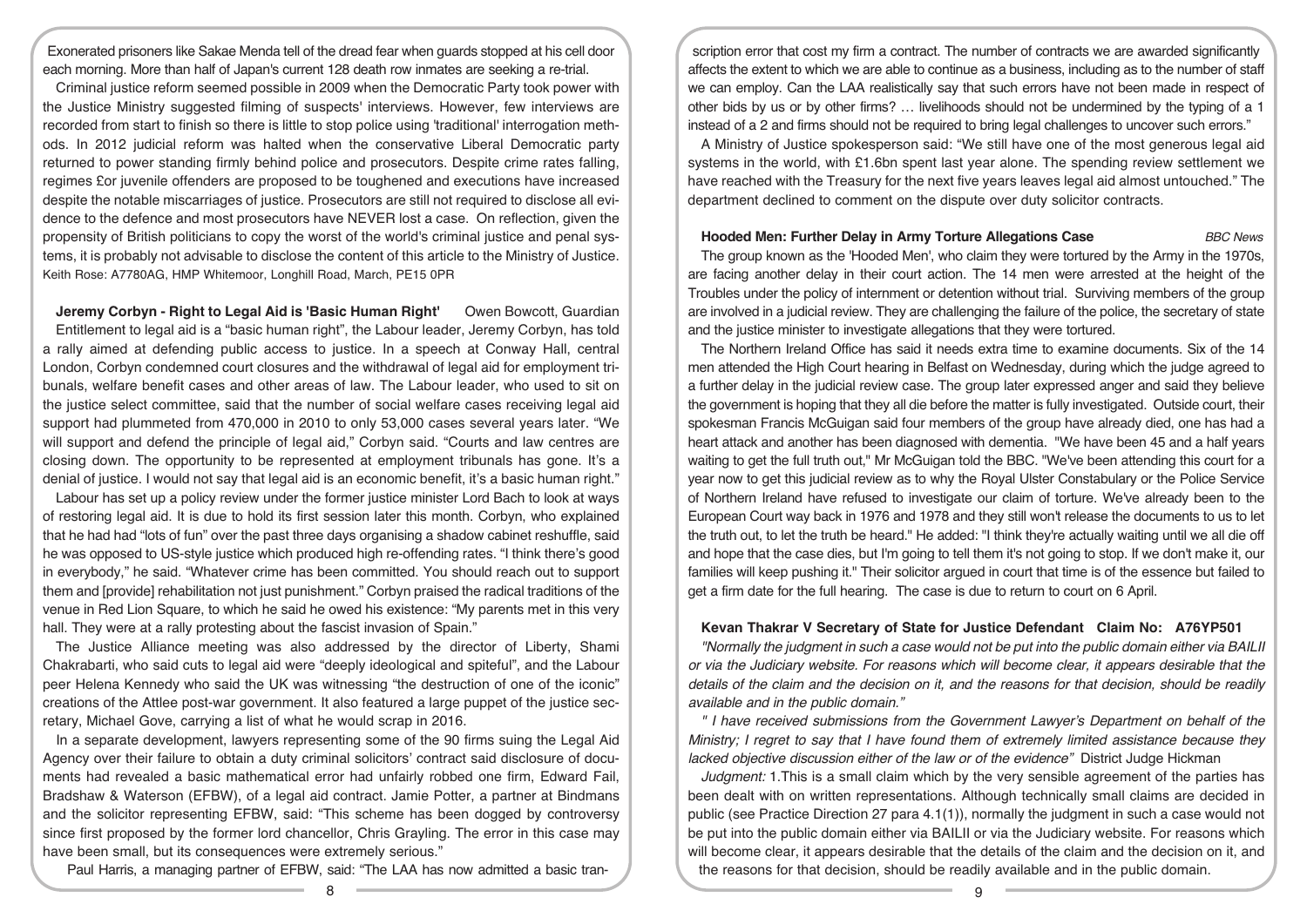*What the claim is about:* 2. This is a claim by Kevan Thakrar, who at the time the proceedings were issued was a prisoner detained at HMP Woodhill Milton Keynes. He complains that in the course of his being moved from one prison to another, his stereo was broken, a number of CDs were damaged beyond repair, and four books of his were lost. He further complains that a canteen order which he placed at Woodhill on 10th June 2013 was never fulfilled and that the money concerned was never refunded to him.

3. His claim is for £543.16 in addition to which he seeks general and aggravated or exemplary damages.

*What the claim is not about:* 4. This is not the first time that Mr Thakrar has brought proceedings against the Ministry of Justice and its predecessors in relation to loss of or damage to his property. There was widespread misunderstanding in relation to one such claim and it is perhaps as well if I make clear certain matters that this claim is not about.

5. It is not a claim under the Human Rights Act 1998. Granted, Article 1 of the First Protocol of the European Convention provides that: Every natural or legal person is entitled to the peaceful enjoyment of his possessions. No one shall be deprived of his possessions except in the public interest and subject to the conditions provided for by law but Mr Thakrar does not rely on that provision. He does not need to, because as is generally the case, the substantive English law, which I discuss below, is consistent with the European Convention. Given the extent to which the Convention was drafted by English lawyers and civil servants, it would be surprising if that were not the case.

6. This is not a case where Mr Thakrar has relied on legal aid to bring his claim. He appears to be intelligent and articulate and has been able to advance his claim in writing through the County Court. Indeed, some would say that the fact that a claim of this kind can be dealt with at modest cost through the County Court system is a good advertisement for the civil justice system of this country.

7. This is not a case where lawyers have been involved, on the Claimant's side at any rate. Where one party is represented and the other is not, it is generally considered to be the duty of the legally qualified advocate to assist the court even against his own client's interest. I have received submissions from the Government Lawyer's Department on behalf of the Ministry; I regret to say that I have found them of extremely limited assistance because they lacked objective discussion either of the law or of the evidence.

8. It is as well to be clear at the outset that Mr Thakrar is in the prison system for a reason. That reason is conveniently set out in paragraphs 4 to 6 of the judgment of Mr Justice Hickinbottom in the Administrative Court in Thakrar v Secretary of State [2012] EWHC 3538 (Admin):

4. On the evening of 28 August 2007, Keith Cowell and his brother Matthew and Tony Delieu were shot dead with a sub-machine gun, at the Cowells' home in Bishop's Stortford, in what appeared to be drugs related killings. Two women, who were at the property at the time, were also stabbed. In August 2008, the Claimant Kevan Thakrar was found guilty of possessing a firearm with intent to endanger life, three charges of murder and two charges of attempted murder for his part in those events, and he was sentenced to life imprisonment with a minimum period to be served of 35 years.

5. Since March 2010, he has been serving that sentence in the Close Supervision Centre ("the CSC Wing") at HMP Woodhill, that being a category A high security prison. The CSC Wing is a segregated part of the prison, with a particular regime designed to provide for the long term detention of prisoners whose actions pose a significant threat to the safety of themselves or others, and/or to the good order and discipline of the prison establishment.

6. The Claimant's detention history prior to March 2010 was certainly troubled. From his initial detention and custody in 2007, he complained of both physical and verbal ill treatment whilst

at HMP Woodhill, including an assault by uniformed officers in May 2008 which triggered in him a psychiatric condition later diagnosed as post-traumatic stress disorder. He was transferred for a time to HMP Frankland, where it was alleged that he attacked and seriously wounded three prison officers, for which he was again charged for attempted murder and causing grievous bodily harm with intent, although he was acquitted of those charges at a jury trial in 2011. During that trial, he claimed that he had acted in self defence, because of a fear for his safety following abuse and actions against him by prison officers. He has, indeed, complained from the inception of his incarceration – and he continues to complain – of what amounts to a campaign of bullying, abusive treatment and discrimination on the grounds of his race, by prison staff.

9. It is right to note that Mr Thakrar continues to protest his innocence and that his conviction in 2008 was wrong. That does not and cannot alter the fact that as things stand he has been found guilty by a jury of participation in what the Court of Appeal (R v Thakrar (Miran) & Another [2010] EWCA Crim 1505) understandably described as "by any standards ruthless, brutal offences".

*The law which I have to apply*: 10. The first and extremely important point to note is that a convicted prisoner, in spite of his detention by the State, retains all civil rights which are not properly taken away from him expressly or by necessary implication (Raymond v Honey [1983] 1 AC 1, especially at page 10).

11. As Mr Justice Hickinbottom observed in the Administrative Court in the case I have mentioned, "That applies to all prisoners, under whatever regime they are detained."

12. Raymond v Honey is a decision of the House of Lords. Even if I disagreed with it, it would simply not be permissible for me to ignore it.

13. So the law which governs the Ministry's duties with regard to Mr Thakrar's property is not affected by the fact that he is a serving prisoner, by the fact that he is a convicted multiple murderer or by the fact that it has been thought appropriate to confine him in the Close Supervision Centre, reserved, in Mr Justice Hickinbottom's words, for "prisoners whose actions pose a significant threat to the safety of themselves or others, and/or to the good order and discipline of the prison establishment."

14. While Mr Thakrar was being moved from one prison to another, it was necessary for his personal property to be packed up and moved by the Prison Service. That meant that the Ministry were, as the legal term is, bailees of his property. And the duty of a bailee is, as set out conveniently in Clerk & Lindsell on Torts (21st Edition) para 17-21, footnote 95: "…to take reasonable care of the goods concerned, the bailee bearing the burden of proof of absence of fault. See e.g. Bullen v Swan Electric Engineering Co (1907) 23 TLR 258; Houghland v R R Low (Luxury Coaches) Ltd [1962] 1 QB 694; Port Swettenham Authority v TW Wu and Co (M) Sdn Bhd [1979] AC 580…"

*The canteen order:* 15.Mr Thakrar complained that in June 2013 he was charged £31.81 for a canteen order which was not processed prior to his transfer from Woodhill. When he commenced the present proceedings, he said that he had never received the items concerned and that the Prison Service had retained his money.

16. When a defence was filed by the Ministry on 19th January 2015 it was stated that £31.81 was refunded to the Claimant's prisoner spends account on 14th January 2015. While, assuming that that is correct, the matter of the canteen order is now academic, save for the court having the power to award interest, no explanation whatsoever has ever been given for this taking eighteen months after his transfer from Woodhill in June 2013.

17. For reasons which will become clear, I do not propose to spend time on assessing an award of interest which would in any event be very modest, about four pounds or so.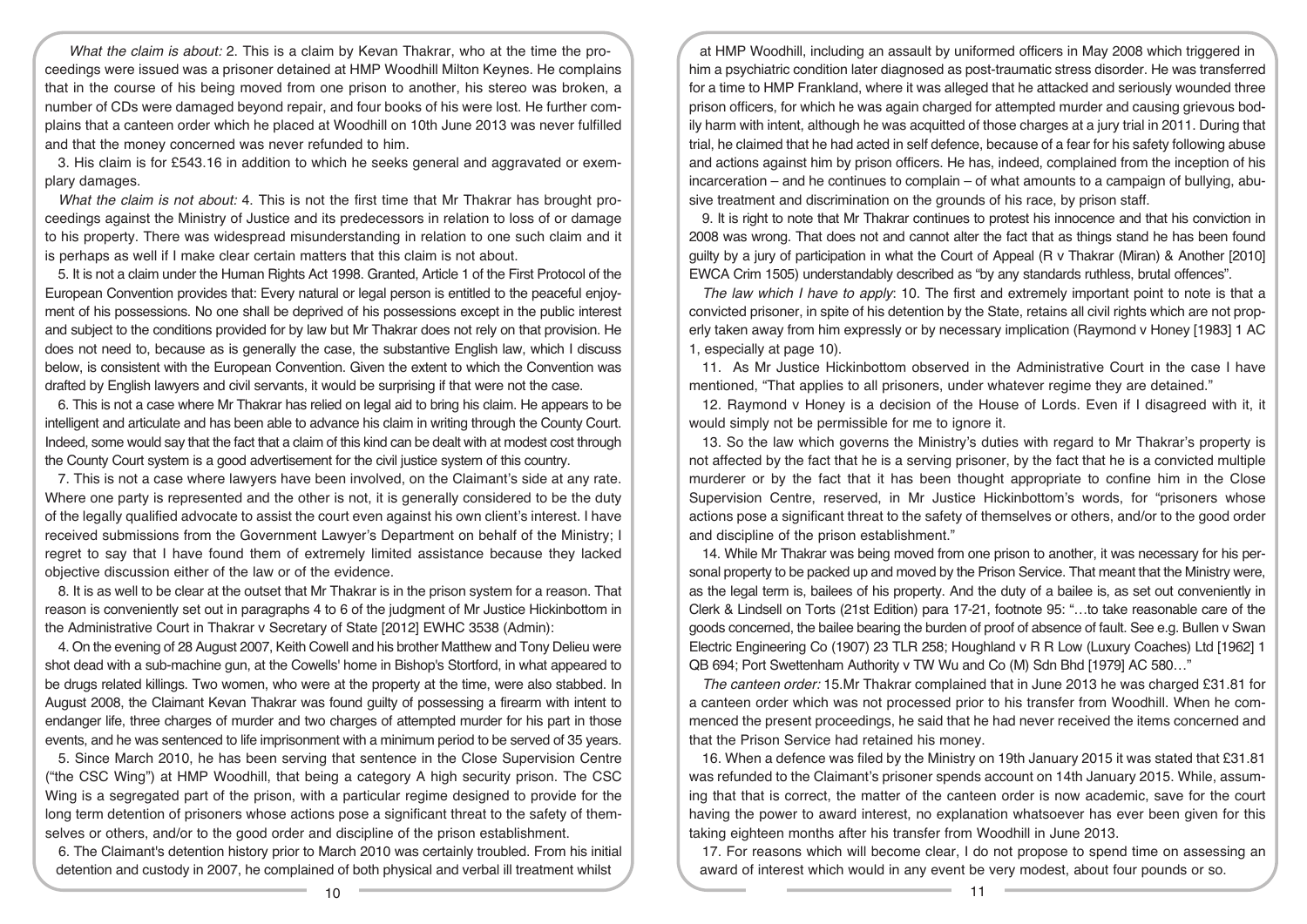*The stereo – my findings*: 18. There was an exchange between Mr Thakrar and the prison authorities at HMP Woodhill in October 2014. He wrote: "Officer McFarlane has told me that DST have said that my stereo is broken and therefore not for issue, and I must submit this application in order to receive confirmation that this is the case. Is my stereo going to be issued or is it broken?"

19. He received a reply from Officer Holley: "We received your stereo system in DST, I personally checked it on its arrival, I opened the sealed bag it was in and noticed that the hi-fi was broken. I marked it up not for issue and reception put it in stored property".

20. In answer to this, the Ministry adduce a witness statement from Joanna Trickey, Head of operations at HMP Woodhill. Her evidence is of extremely limited value because as she acknowledges, "I was not present during the packing or unpacking of the Claimant's property and I have not had access to the Claimant's property at any time. I make this statement on the basis of my knowledge of the local Prison policies…"

21. She comments that "…it is possible that the Claimant's stereo could have been damaged whilst in his possession… It is possible that if the stereo was damaged whilst in the Claimant's possession the damage was not noticed (or reported by the Claimant) prior to the stereo being placed into storage…"

22. I also have the statement of Debby Gillman, Reception Officer at HMP Woodhill, She writes that "As far as I can remember, the stereo had been well wrapped and had items around it, cushioning it. When I unpacked the Claimant's stereo whilst processing his property, I found a very small loose piece of plastic (about the size of the fingernail of my little finger) but it was not clear whether it came from the stereo or the remote control or something else. I therefore looked over the stereo with the Claimant but I could not see any obvious damage.

I informed the Claimant that the stereo would be sent to the Dedicated Search Team (DST)… The Claimant seemed to think that the stereo was broken, but I am not sure how he knew this given that we had looked over the stereo together and there was no obvious damage and we had not been able to discover where the piece of loose plastic had come from".

23. What Mr Thakrar wrote in a complaint dated September 2014 was that "upon receipt of my property yesterday, it became immediately apparent that items which had been kept in my stored property in reception at HMP Whitemoor had been damaged., The side panels of my stereo were no longer intact like it had been banged about…"

24. This is a civil claim and falls to be determined on a balance of probability, that is, what is more likely than not. I bear in mind that at all material times the Claimant has been under what the Defendant itself describes as close supervision, and I am not assisted by Ms Trickey's hypothesising as to what is "possible".

25. I also struggle with Ms Gillman's evidence. If, as she suggests, there was no obvious damage other than a trivial piece of loose plastic, it is impossible to understand the response from Officer Holley in October 2014. It is also impossible to understand the annotation on the property sheet exhibited to Ms Trickey's statement reading "Damaged – Not for Issue".

26. If, as now appears to be the Defendant's case, the stereo is undamaged or has sustained only trivial damage, it is impossible to understand why it was not released to the Claimant on his arrival at HMP Woodhill in September 2014.

27. I consider that it is more likely than not that the stereo sustained significant damage – sufficiently significant for the Defendant's officers to decline to release it to the Claimant – whilst in the Defendant's custody. It is for the Defendant as bailee to show that this occurred despite reasonable care on its part.

The Defendant does not begin to do this. This head of the claim must in principle succeed.

*The stereo – my ruling on quantum*: 28. The Claimant tells me that the stereo he had was a model which is now obsolete. He does not state the specific model. It would of course have been easy for the Defendant to supply this information as well, but this has not happened.

29. The Claimant seeks the cost of a Sony CMT-SBT100B which he says has a list price of £199.99, though I note that this is currently advertised on Amazon at £169.99.

30. Ms Trickey states that her accounts department informs her that a stereo costing £99.99 was ordered by the Claimant in August 2011. That seems to me to be the best evidence I actually have of the replacement cost of the stereo concerned.

31. The defence asserts that the Claimant is not entitled to recover betterment on any item of property; but it seems to me that the measure of his loss is what it would cost him to replace the damaged property, and I am not furnished with any information as to the availability and price of second hand items.

32.The appropriate compensatory award in relation to the stereo would in my judgment be £99.99. *The CDs – my findings*: 33. The Claimant complains that some 21 CDs belonging to him were damaged beyond use by shampoo being squirted on them.

34. Quite understandably, the CDs were not packed in their rigid plastic cases. Given the events which occurred at HMP Frankland, it would be most imprudent for the Prison Service to issue Mr Thakrar with such items.

35. What I am told by the Claimant is that he packed the stereo and the CDs in June 2013. "When I packed them… they were in a bag within another bag containing the stereo which was sealed. When I received my property they were in a different bag without a seal which was inside another different bag containing various toiletries which was sealed..."

36. He also observes in his original complaint of September 2014 that "If [HMP] Whitemoor had have issued me my property to pack myself, this could never have happened as I would not have put liquids in a bag with CDs…"

37. Ms Gillman writes that some shampoo had leaked on to the outside of the bag containing the CDs; but the original observation that the CDs appear to have been moved from being packed with the stereo to being put in a bag with the shampoo is not addressed.

38. One thing which is conspicuously not said is that the CDs are undamaged and work satisfactorily. The furthest Ms Gillman goes is to say "I do not recall any of the Claimant's CDs being damaged".

39. The Claimant asserts that the booklets and inserts were irreparably damaged; were this not the case, it would have been straightforward for the Defendant to produce them and show that they were undamaged.

40. As is commonly the case in the Small Claims Track, the evidence is incomplete and less than satisfactory; but I am afraid that it appears to me to be more likely than not that: The CDs were packed by the Claimant along with his stereo; The CDs were moved from there into a bag which contained the shampoo; That can only have been done by the Defendant's officers;

Nobody taking reasonable care of his own property (which is the standard of care properly to be expected of the Defendant) would pack CDs and leaflets and inserts in the same place as liquids; Indeed the only apparent reason why one would re-pack CDs in that way would be a wish that they should suffer damage; The CDs were indeed damaged by the shampoo; The booklets and inserts which accompanied the CDs were damaged beyond repair by the shampoo.

*The CDs – my ruling on quantum*: 41. The Claimant asserts that the cost of replacing the CDs would be £247.77.

42. He states that "CDs are only able to be purchased from GEMA Records at this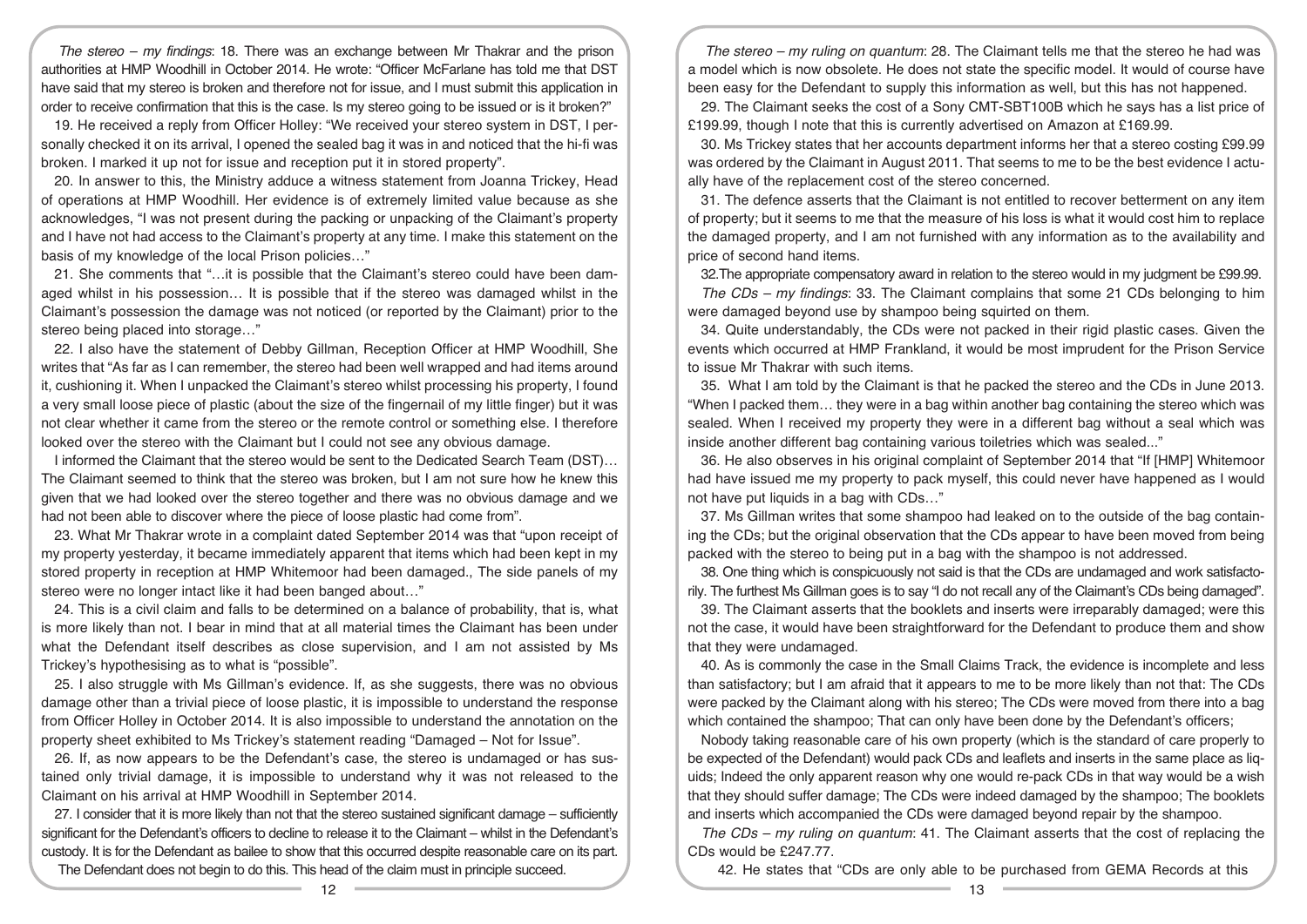prison which is not the cheapest supplier".

43. Charlotte Capes of the Government Legal Department has gone to the trouble of ascertaining what she says is the cost of replacing these items via Amazon and says that she has been informed by Ms Trickey that CDs may be purchased from this supplier. On that basis, she arrives at a total of £175.20. I am somewhat troubled by her statement that "When it is not clear which album the claimant is referring to within the list annexed to his particulars of claim I have searched for the relevant CD listed on his property card or found a similar title" – either she has found the appropriate item or she has not. But it seems that the damaged CDs could be replaced with, at the least, acceptable substitutes, at that price.

44. So the appropriate compensatory award under this head would appear to be £175.20.

*The books – my findings:* 45. The Claimant claims for the loss of four specific books. Their subject matter is unsurprising. They are: A Life Inside: A Prisoner's Notebook by James Erwin (sic – the author is in fact the Guardian writer and former life-sentence prisoner Erwin James); Inside: One man's experience of prison by John Hoskison; Dispatches from the Dark Side by Gareth Peirce; Live from Death Row by Mumia Abu-Jamal.

46. What is said about the these items appears from Ms Trickey's witness statement, where she suggests that "it is completely possible that… they were lost whilst in his own possession".

47. I regret to say that I find this deeply implausible. At all material times the Claimant has been under close supervision, effectively in solitary confinement. "It is not uncommon for prisoners to lose property that is in their possession or for this to be lent to other prisoners and not be returned" states Ms Trickey. Again, I fail to see how this is likely to have happened in the case of a prisoner under close supervision. And what I have to decide is what is likely, in the sense of more likely than not, rather than what is possible.

48. What appears more likely than not, I regret to say, is that the books in question have disappeared whilst in the custody of the Defendant. Again, no meaningful explanation for their disappearance is forthcoming.

*The books – my ruling on quantum*: 49. The situation regarding the books has of course changed since the proceedings commenced, in that the restriction on prisoners possessing or receiving books was removed in May 2015 after being struck down by the High Court. Prior to that change, I entirely fail to understand how it could be asserted by the Defendant as in paragraph 10e of the Defence that "it is denied that the Claimant is or has at any time been unable to replace any of the books, whether by any action taken by the Defendant or at all."

50. Ms Capes claims to have sourced these items on Amazon at a total cost of £20.97 as against the £60 claimed by the Claimant. I accept that Live from Death Row could be sourced at the price Ms Capes asserts, £3.47, but have been unable to repeat her results in relation to the other books.

51. In my judgment therefore the appropriate compensatory award under this head of the claim would be £53.47.

*The claim for loss of use*: 52. As well as complaining of the loss of his property Mr Thakrar complains of being deprived of its use. It appears plain beyond argument that this claim is in principle entitled to succeed. I test the matter in this way. I take an item of your property. You demand that I return it, but I refuse to do so. A year or more later, I choose to hand the item back to you. Can it seriously be argued that I have committed no actionable wrong which potentially sounds in damages?

53. In my view the Claimant would be entitled in principle to a modest sum for the loss of the use of the items in question in addition to the reasonable cost of replacing them. For a reason which

will appear, however, I do not propose to devote time to assessing such a sum. The Claim for aggravated or exemplary damages: 54. The Claimant in terms alleges that the Defendant Ministry by its servants "keeps acting in an oppressive, arbitrary and unconstitutional fashion."

55. The words are chosen with care. They are the words of Lord Devlin in Rookes v Barnard (No 1) [1964] UKHL 1. Lord Devlin said this: "Exemplary damages are essentially different from ordinary damages. The object of damages in the usual sense of the term is to compensate. The object of exemplary damages is to punish and deter…."

56. Lord Devlin discussed authorities such as Wilkes v. Wood (1763) where £1,000 (worth about £130,000 today) was awarded following an unlawful search of the offices of the North Briton, and Huckle v. Money, a case arising out of the same incident where a journeyman printer earning a guinea a week who had been unlawfully detained for six hours and had been "used very civilly by treating him with beefsteaks and beer" was awarded £300. He went on: "These authorities clearly justify the use of the exemplary principle; and for my part I should not wish, even if I felt at liberty to do so, to diminish its use in this type of case where it serves a valuable purpose in restraining the arbitrary and outrageous use of executive power... …there are certain categories of cases in which an award of exemplary damages can serve a useful purpose in vindicating the strength of the law and thus affording a practical justification for admitting into the civil law a principle which ought logically to belong to the criminal. I propose to state what these two categories are; and I propose also to state three general considerations which in my opinion should always be borne in mind when awards of exemplary damages are being made… The first category is oppressive, arbitrary or unconstitutional action by the servants of the government…"

57. One of the "general considerations" to which Lord Devlin referred was that: "…a case for exemplary damages must be presented quite differently from one for compensatory damages… the fact that the two sorts of damage differ essentially does not necessarily mean that there should be two awards. In a case in which exemplary damages are appropriate, a jury should be directed that if, but only if, the sum which they have in mind to award as compensation (which may of course be a sum aggravated by the way in which the Defendant has behaved to the Plaintiff) is inadequate to punish him for his outrageous conduct, to mark their disapproval of such conduct and to deter him from repeating it, then it can award some larger sum."

58. More recent guidance on the subject was given by the Court of Appeal in Thompson & Hsu v Commissioner of Police of the Metropolis [1998]. A jury had awarded an enormous sum, over £200,000, by way of exemplary damages against the Metropolitan Police following outrageous behaviour which involved serious physical assaults. Drastically reducing the award, the Court of Appeal said among things: "Where exemplary damages are appropriate they are unlikely to be less than £5,000. Otherwise the case is probably not one which justifies an award of exemplary damages at all…"

59. That, however, was said in relation to a case of physical assault where the compensatory damages (including where appropriate aggravated damages) are in the nature of things likely to be substantial. I do not see it as excluding a more modest award of exemplary damages in a case where the compensatory damages (including if appropriate aggravated damages) do not adequately mark the court's disapproval of the defendant's conduct.

60. Is this, then, a case which justifies an award of exemplary damages?

61. I am satisfied that the damage to the CDs must have been caused by the deliberate act of one or more prison officers. The circumstances surrounding the damage to the stereo and the "disappearance" of the books are extremely suspicious, but suspicion is not proof and is not a permissible foundation for a court's decision – compare the House of Lords in re B rejecting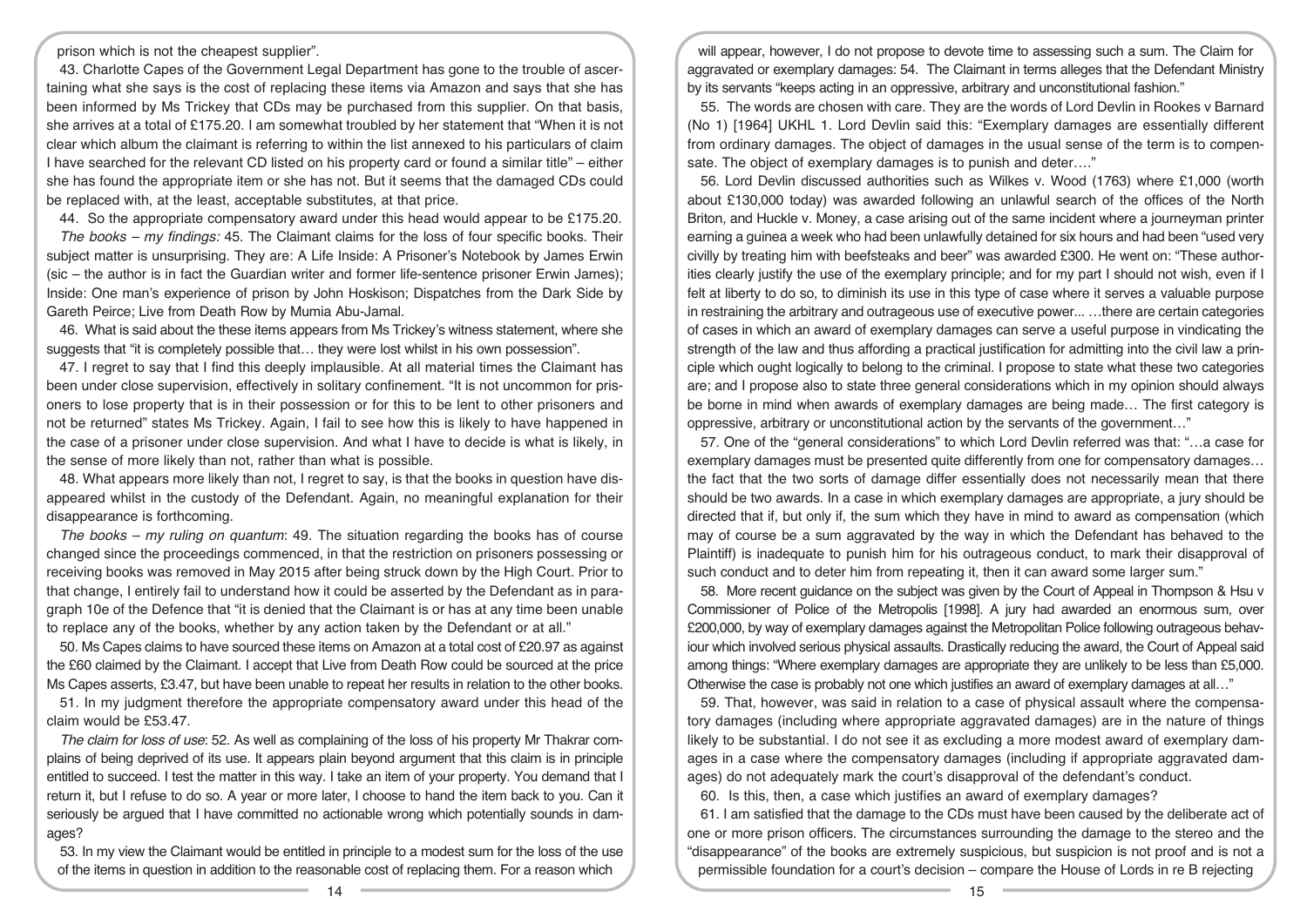the idea that a "real possibility" that a child has suffered harm in the past could be a permissible basis for holding it to be likely that another child will suffer similar harm in the future.

62. So I consider only the damage to the CDs, which, as I say, I am satisfied must have been caused deliberately. Now, in human terms it would be wholly understandable that in the light of what happened to their colleagues at HMP Frankland other prison officers may have wanted to teach Mr Thakrar something of a lesson. But legally it cannot be any sort of justification.

63. Mr Thakrar complains that after his previous claim against the Ministry he was "smeared" by the then Secretary of State for Justice with the intention of discouraging him from making any claim in future. The Ministry's lawyers respond to this in indignant terms suggesting that the allegation is "scandalous and an abuse of process". A more measured response would perhaps have been to observe firstly that it is difficult to "smear" a person who is a convicted multiple murderer and secondly that the allegation is beside the point because not even Mr Thakrar suggests that what has happened to his property, then or now, took place with the personal approval of the then Minister.

64. Mr Thakrar might have been on stronger ground had he drawn attention to the apparent culture of non-compliance on the part of the Ministry. The following is a matter of record in relation to the earlier proceedings: August 2011 Prison Service Ombudsman recommends payment of compensation and an apology; 14th February 2013 Neither of those things having occurred, Mr Thakrar issues proceedings; 26th September 2013 Judgment in Mr Thakrar's favour; 10th October 2013 Judgment payable; 17th October 2013 Time for seeking permission to appeal expires, with no application being made; 19th November 2013 Bailiff's warrant issued. It is of course the case that under the Rules, a warrant cannot be issued against a Government department, the Civil Procedure Rule Committee no doubt considering it unthinkable that in the land of Magna Carta any Government department, let alone the Ministry of Justice, would simply ignore a court judgment which it did not like; 7th March 2014 Payment made. And in the course of these proceedings: 10th June 2013 Canteen order placed, paid for and not fulfilled; 14th January 2015 According to the Ministry, refund made.

65. It is not, however, necessary to go beyond the bare fact of a finding that deliberate damage has been caused to a prisoner's property by those who had the responsibility of looking after it to justify a conclusion that an award of exemplary damages is warranted. Even if I am wrong about that, a similar sized award of aggravated damages would be appropriate.

66. That award has to be modest. The finding of deliberate damage being inflicted relates to the CDs only. I may be, and indeed I am, distinctly suspicious regarding the stereo and the books, but as I repeat, suspicion is not the same thing as proof.

67. In my judgment the minimum award which will adequately mark the court's disapproval of what has happened is £1,000.

68. As pointed out by the Court of Appeal in Thompson that must be inclusive of any compensatory award, not in addition to it. That is the reason why I do not spend time on such matters as the claim for loss of use or the claim for interest.

*Conclusion*: 69. There will therefore be judgment for the Claimant for £1,000.

70. The judgment is being sent out to the parties rather than being handed down in their presence. Normally the time for seeking permission to appeal runs from the date that the judgment is handed down.

71. There is a limited right of appeal against a judgment on a small claim. An appeal will be allowed only if the original decision was clearly wrong, or unjust because of a serious irregularity in the original hearing. Normally the appeal will not be a rehearing but a review of the deci-

sion at the original hearing, and it is not usual for the judge hearing an appeal to hear evidence. He will normally consider the evidence that was before the judge at the original hearing.

72. A party who wishes to appeal must seek permission from the Circuit Judge in his appeal notice. The appeal notice, which is County Court Form N164, must be lodged with Oxford County Court, St Aldates, Oxford (which is the appeal centre for Milton Keynes), accompanied by a sealed copy of the order being appealed from, and must set out the grounds for the appeal. Unless the party seeking to appeal is exempt from paying court fees, there is a fee of £115.

73. It is possible that the Ministry may wish to challenge on appeal the conclusion that deliberate damage to a prisoner's property warrants an award of exemplary (or aggravated) damages. It is, I suppose, possible that the Claimant may wish to challenge my reading of Thompson and say that while exemplary damages are warranted, the award of exemplary damages is impermissibly low. Either way, the parties need to know the time within which they must seek permission to appeal. Normally an appeal must be lodged within twenty one days of the original decision, but the Circuit Judge can be asked to extend that time. Accordingly I shall state that any application for permission must be made to a Circuit Judge sitting at Oxford County Court by 4 pm on 28th January 2016.

74. For simplicity's sake I shall also stipulate that the judgment is payable by that date. *District Judge Hickman - County Court Milton Keynes - Thursday 31st December 2015*

# **Seven G4S Staff Suspended Over Abuse Claims at Youth Institution**

*Alan Travis, Guardian:* Seven staff at a G4S-run young offender institution have been suspended after allegations concerning the use of unnecessary force, including claims that staff punched and slapped teenage children. The private security company has confirmed that seven members of staff, including training centre assistants, team leaders and two duty operation managers, have been suspended at Medway secure training centre in Kent. Kent police have launched an investigation into the allegations, which also involve claims that staff deliberately concealed their actions and used foul language to frighten and intimidate youngsters. The Youth Justice Board (YJB) has temporarily stopped placing children at the centre, which can hold up to 76 young offenders aged 12-18.

A G4S spokesman said the employees were suspended on 30 December after written allegations were received from BBC Panorama, which had been engaged in undercover filming at Medway STC for a programme that has yet to be broadcast. The allegations, understood to date from incidents last autumn, include: • That staff punched a youngster in the ribs and that another was slapped several times on the head. • Staff are alleged to have pressed heavily on the necks of young people and unnecessarily used restraint techniques, including squeezing a teenager's windpipe so that he had difficulty breathing. • Staff used foul language to frighten and intimidate youngsters and boasted of mistreating young people, including using a fork to stab one in the leg. • Staff tried to conceal their behaviour by ensuring they were beneath the line of sight of CCTV cameras or in areas not covered by them.

Paul Cook, the managing director for G4S children's services, said: "We are treating the allegations with the utmost gravity and have taken immediate action to suspend a number of staff members who are alleged to have conducted themselves in a manner which is not in line with our standards. We take any allegations of unacceptable or inappropriate behaviour extremely seriously and are giving our full support and cooperation to the local authority designated officer for safeguarding children and the police as the investigation moves forward." Lin Hinnigan of the YJB, which commissions places at the detention facility, said: "The